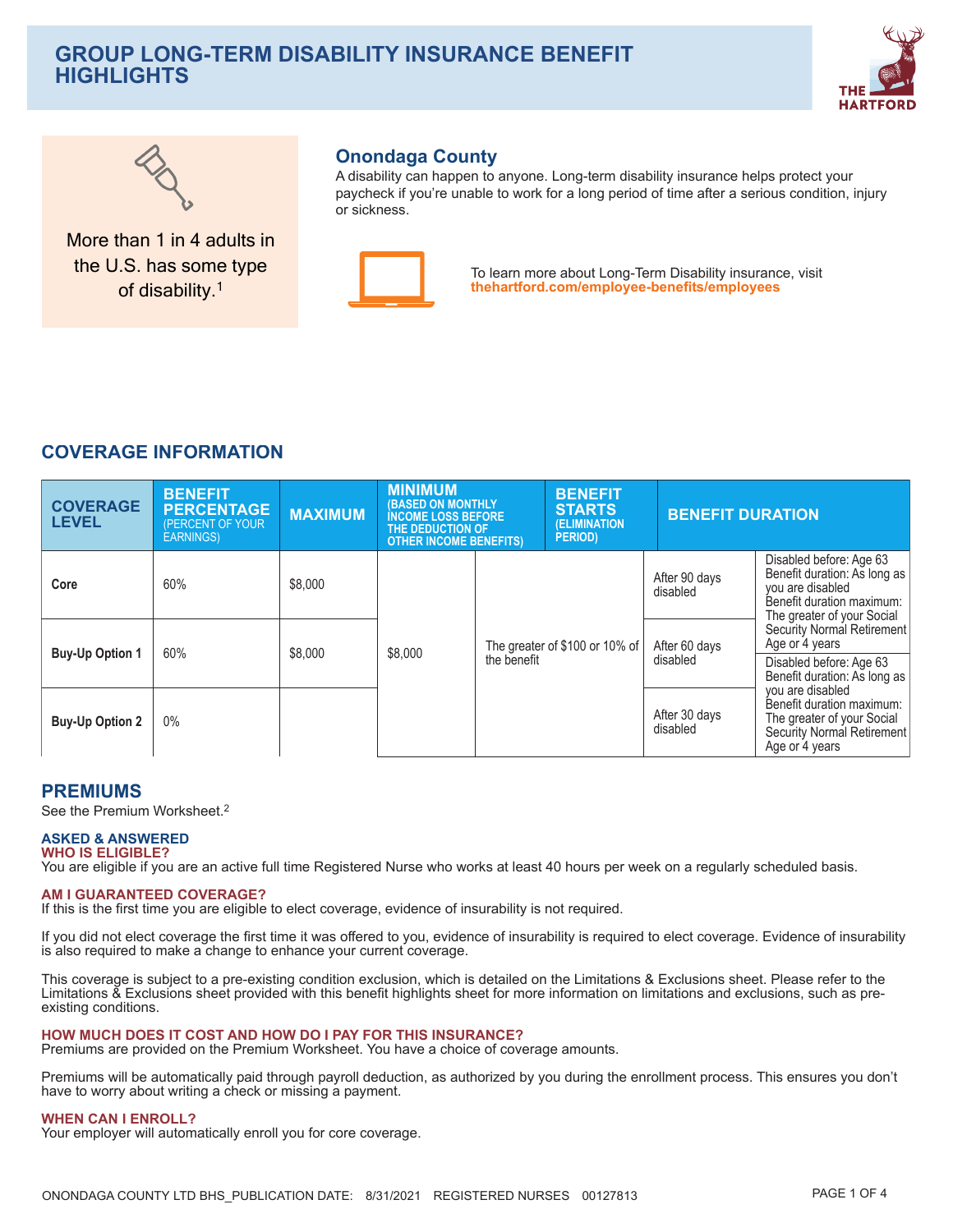You may enroll in buy-up coverage during any scheduled enrollment period, or within 31 days of the date you have a change in family status.

#### **WHEN DOES THIS INSURANCE BEGIN?**

Insurance will become effective in accordance with the terms of the certificate (usually the first day of the month following the date you elect coverage).

You must be actively at work with your employer on the day your coverage takes effect.

#### **WHEN DOES THIS INSURANCE END?**

This insurance will end when you no longer satisfy the applicable eligibility conditions, premium is unpaid, you leave your employer, or the coverage is no longer offered.

#### **WHAT DOES IT MEAN TO BE DISABLED?**

Disability is defined in The Hartford's certificate with your employer.

Typically, disability means that you cannot perform one or more of the essential duties of your occupation due to injury, sickness, pregnancy or other medical condition covered by the insurance, and as a result, your current monthly earnings are less than 80% of your pre-disability earnings

Pre-disability earnings is your regular monthly rate of pay, not counting commissions, bonuses, overtime pay or any other fringe benefit or extra compensation.

<sup>1</sup>Center for Disease Control and Prevention "Disability Impacts All of Us," September 2020: https://www.cdc.gov/ncbddd/disabilityandhealth/infographic-disability-impacts-all.html, as viewed on 10/14/2020

<sup>2</sup>Rates and/or benefits may be changed on a class basis.

#### The Buck's Got Your Back.<sup>®</sup>

The Buck S GOT TOUT Back."<br>The Hartford S is The Hartford Financial Services Group, Inc. and its subsidiaries, including underwriting company Hartford Life and Accident Insurance Company. Home Office is<br>The Hartford S is T 2020 The Hartford.

the Hartford compensates both internal and external producers, as well as others, for the sale and service of our products. For additional information regarding Hartford's<br>compensation practices, please review our website equivalent.

5962d NS 05/21